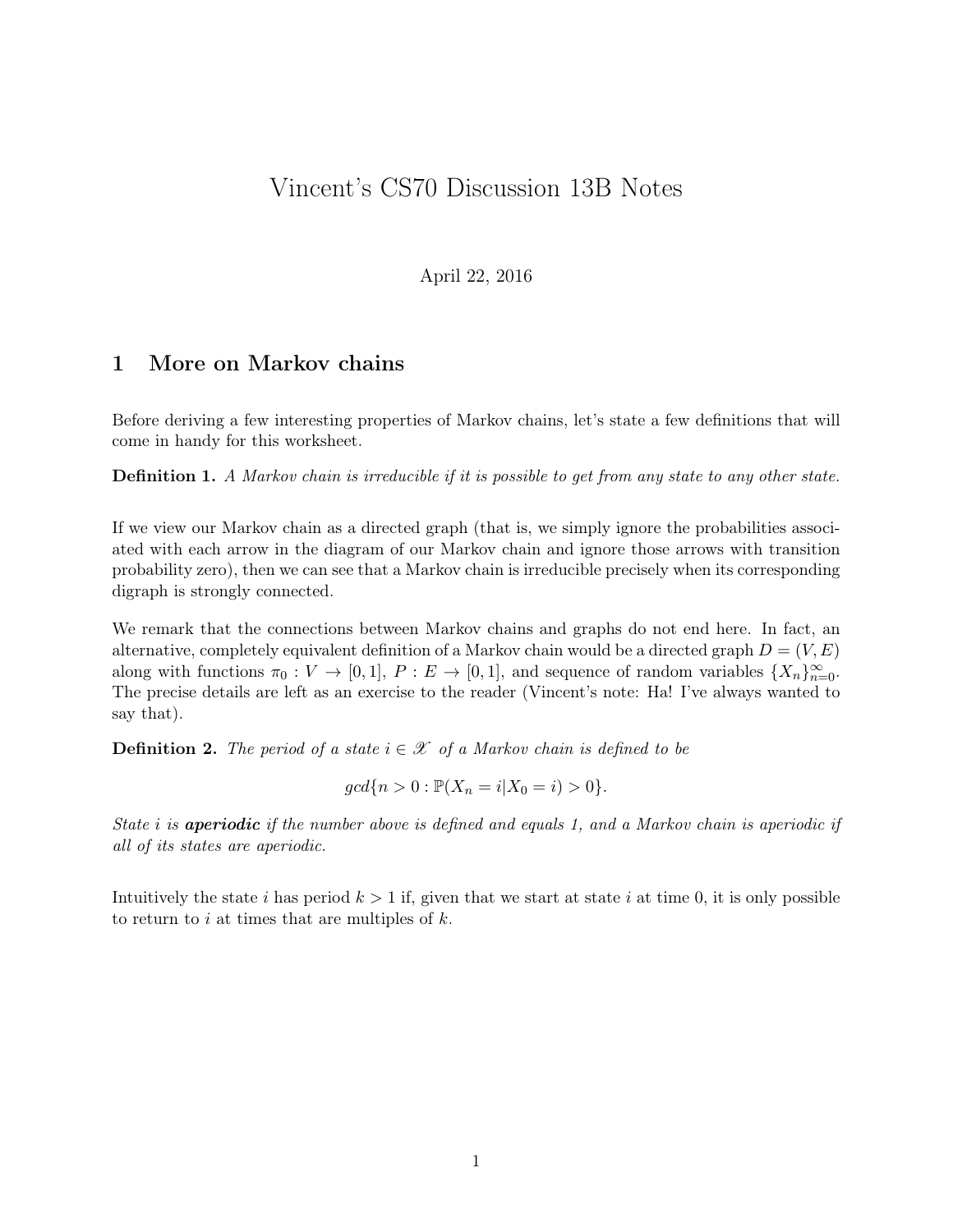### 2 Linear algebra connections!

#### 2.1 The distribution of  $X_n$

Given a Markov chain  $(\mathscr{X}, \pi_0, P, \{X_n\}_{n=0}^{\infty})$ , suppose that we want to compute the probability of being in state  $j \in \mathcal{X}$  at time n. Note that we don't care about the path we take to get there, so long as we reach our target state at our target time. By the law of total probability and the definition of the matrix  $P$ ,

$$
\mathbb{P}(X_n = j) = \sum_{i \in \mathcal{X}} \mathbb{P}(X_n = j, X_{n-1} = i)
$$
  
= 
$$
\sum_{i \in \mathcal{X}} \mathbb{P}(X_n = j | X_{n-1} = i) \mathbb{P}(X_{n-1} = i)
$$
  
= 
$$
\sum_{i \in \mathcal{X}} \mathbb{P}(X_{n-1} = i) \mathbb{P}(X_n = j | X_{n-1} = i)
$$
  
= 
$$
\sum_{i \in \mathcal{X}} \mathbb{P}(X_{n-1} = i) P(i, j)
$$

If we encode the values of  $\mathbb{P}(X_{n-1} = i)$  as a row vector  $\pi_{n-1}$ , where  $\pi_{n-1}(i) = \mathbb{P}(X_{n-1} = i)$  for  $i \in \mathcal{X}$  then we have that the last equation above is precisely the definition of matrix multiplication for computing the jth entry (we end up with a row-vector so only need to specify one coordinate) of the matrix product  $\pi_{n-1}P!$ ! In other words,  $\pi_n = \pi_{n-1}P$ .

We have thus found an iterative method for computing  $\mathbb{P}(X_n = i)$  for any  $n \in \mathbb{N}, i \in \mathcal{X}$ :

$$
\pi_n = \pi_{n-1}P = (\pi_{n-2}P)P = \pi_{n-2}P^2 = \ldots = \pi_0P^n,
$$

so  $P(X_n = i)$  is the *ith* entry of  $\pi_0 P^n$ . This result should be at least mildly exciting for those of you who have taken or are taking Math 54 — we've reduced the problem of calculating probabilities to purely mechanical matrix computations!

#### 2.2 Eigenv... I mean... invariant distributions

**Definition 3.** We say that a distribution  $\pi$  (represented as a row-vector) is invariant under the matrix P if

$$
\pi P = \pi
$$

It is necessary to remark that we can phrase this in terms of linear algebra: an invariant distribution  $\pi$  is precisely an eigenvector of P corresponding to eigenvalue 1. A nice, short exercise for those of you that know a bit of linear algebra is as follows: prove that if a distribution  $\pi$  is an eigenvector of a right stochastic matrix P, then it must correspond to eigenvalue 1 (Hint:  $\pi P = \lambda \pi$  must also be a distribution).

Let's now return from our excursions into other branches of math and state a theorem. The proof of the following result was covered in lecture, but it's a good exercise to try to prove it yourself.

**Theorem 1.** Let  $\pi_n$  denote the distribution of  $X_n$  in row-vector form. We have that  $\pi_n = \pi_0$  for all  $n \in \mathbb{N}$  if and only if  $\pi_0$  is invariant under P.